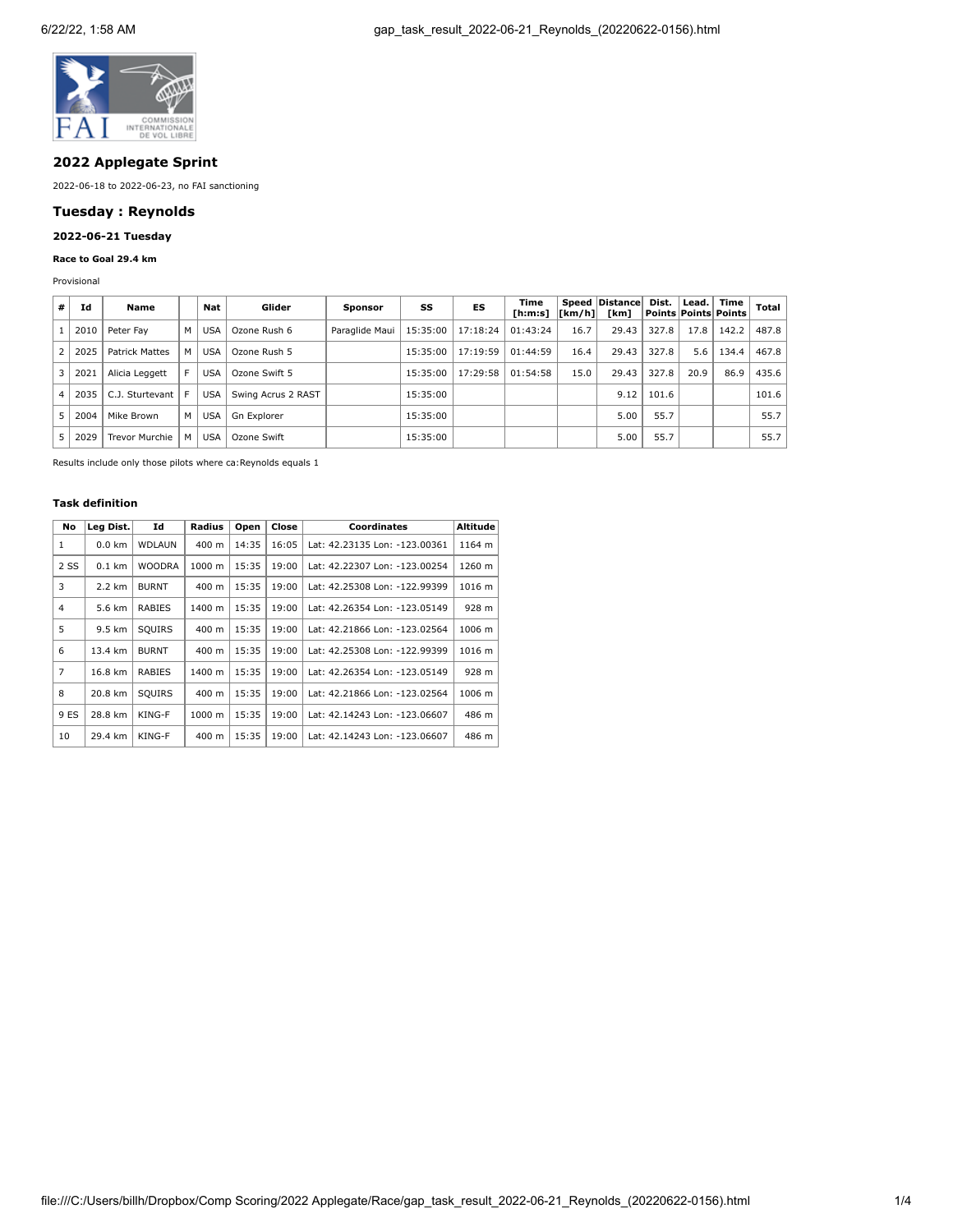### **Pilots not yet processed (NYP)**

|  | Td   | Name                |
|--|------|---------------------|
|  | 2007 | Michael Cook        |
|  | 2014 | Kevin Hutler        |
|  | 2023 | Wade Lippincott     |
|  | 2037 | Alex Tenenbaum      |
|  | 2039 | Christopher Budicin |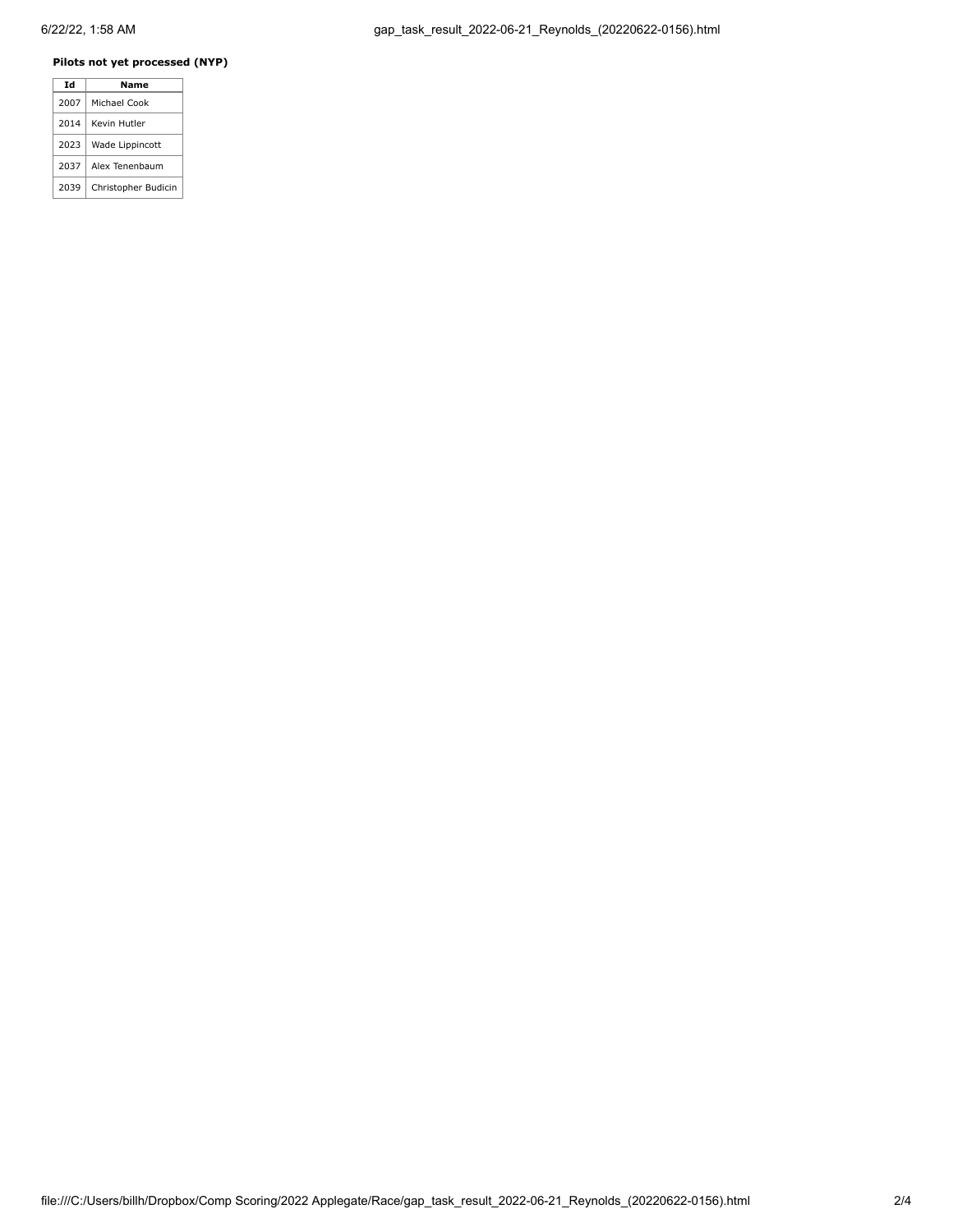#### **Task statistics**

| param                           | value                     |
|---------------------------------|---------------------------|
| ss_distance                     | 28.748                    |
| task distance                   | 29.428                    |
| launch_to_ess_distance          | 28.828                    |
| no_of_pilots_present            | 30                        |
| no_of_pilots_flying             | 30                        |
| no_of_pilots_lo                 | 15                        |
| no_of_pilots_reaching_nom_dist  | 0                         |
| no_of_pilots_reaching_es        | 15                        |
| no_of_pilots_reaching_goal      | 15                        |
| sum_flown_distance              | 589.661                   |
| best_dist                       | 29.428                    |
| best_time                       | 1.1597                    |
| worst_time                      | 1.9161                    |
| qnh_setting                     | 1013.25                   |
| no_of_pilots_in_competition     | 35                        |
| no_of_pilots_landed_before_stop | 0                         |
| sum_dist_over_min               | 453.505                   |
| sum real dist over min          | 453.505                   |
| sum_flown_distances             | 589.661                   |
| best_real_dist                  | 29.428                    |
| last_finisher_start_time        | 2022-06-21T15:35:00-07:00 |
| last_start_time                 | 2022-06-21T15:35:00-07:00 |
| first_start_time                | 2022-06-21T15:35:00-07:00 |
| first_finish_time               | 2022-06-21T16:44:35-07:00 |
| max_time_to_get_time_points     | 2.2366                    |
| goalratio                       | 0.5                       |
| arrival_weight                  | 0                         |
| departure_weight                | 0                         |
| leading_weight                  | 0.162                     |
| time_weight                     | 0.4273                    |
| distance_weight                 | 0.4108                    |
| smallest_leading_coefficient    | 0.8492                    |
| available_points_distance       | 327.7659                  |
| available_points_time           | 340.9323                  |
| available points departure      | 0                         |
| available_points_leading        | 129.271                   |
| available_points_arrival        | 0                         |
| time_validity                   | 0.9898                    |
| launch_validity                 | 1                         |
| distance_validity               | 0.8062                    |
| stop_validity                   | 1                         |
| day_quality                     | 0.798                     |
| ftv_day_validity                | 0.798                     |
| time_points_stop_correction     | 0                         |

#### **Scoring formula settings**

| param      | value   |
|------------|---------|
| id         | GAP2021 |
| min dist   | 5       |
| nom dist   | 35      |
| nom time   | 1.25    |
| nom launch | 0.96    |